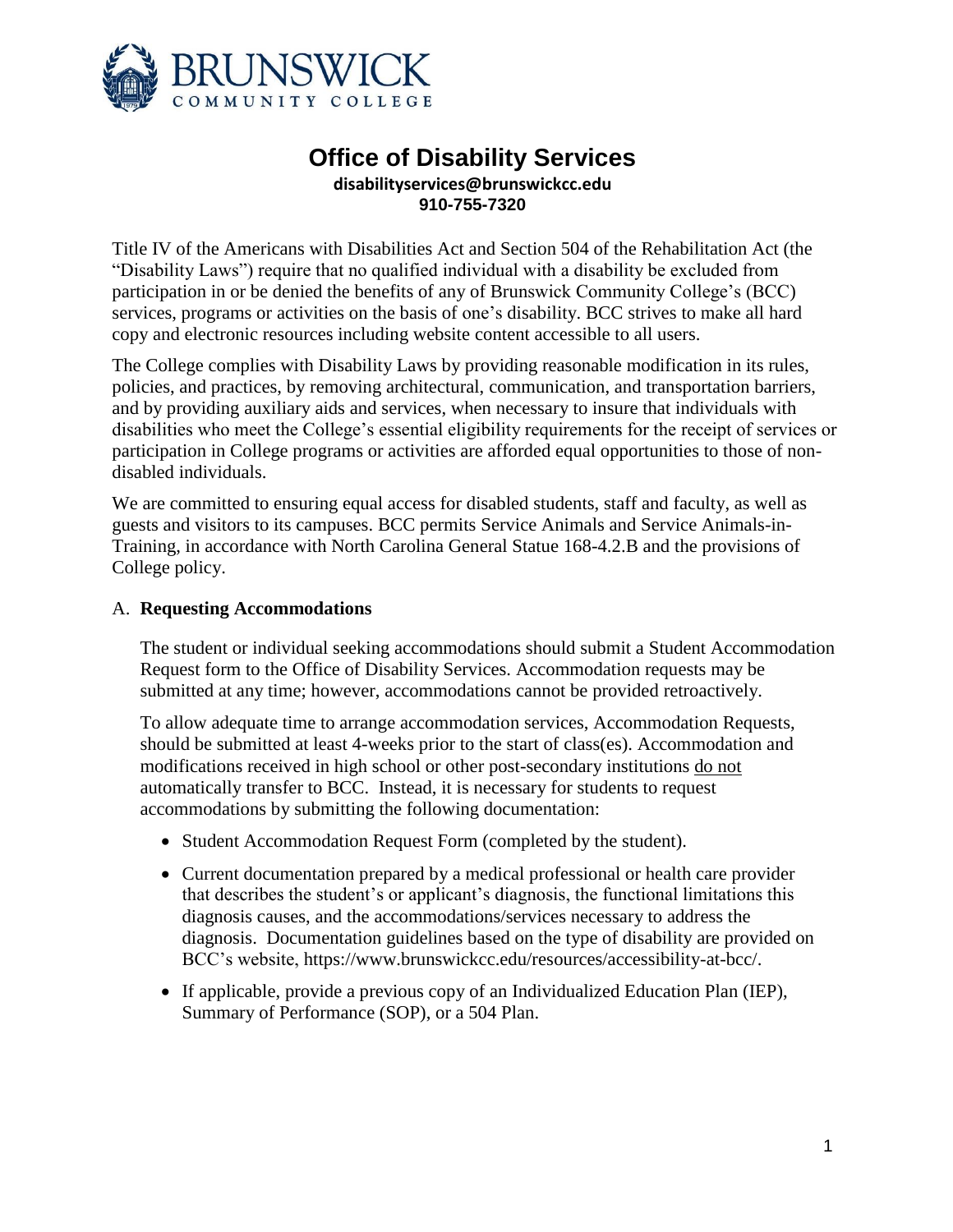### B. **Intake Counseling Session**

Students or potential students requesting accommodation services must schedule an Intake Counseling session with the Office of Disability Services. The purpose of the session is to discuss the College's accommodation policy, procedure, and practices. During the Intake Counseling Session, the Office of Disability Services:

- 1. provide the student with documentation requirements and answer any questions they may have in relation to disability services.
- 2. clarify the course(s) for which the student is seeking accommodations. Students must submit the required documentation to the Office of Disability Services to begin services prior to the start of classes.

Students are requested to share information about their disability and what accommodations they believe would be appropriate. The Office of Disability Services will review and discuss various aspects of college life including reading, writing, note taking, math, tutoring, testing, transitioning, becoming an active member of the campus community, as well as discussion regarding available campus resources and services (e.g. student activities, library services, career services, financial aid, etc.).

A formal decision in relation to accommodation services will be made once all required documentation is received and the Office of Disability Services has met with the student.

### C. **Determination of Accommodations**

Accommodations are determined on an individual basis. Students must provide appropriate verification of the disabilities for which they seek accommodation. Students must be willing to discuss the disabilities they want accommodated with Disability Services staff members.

The accommodation must be reasonable, must be effective for the student, and must fit both the disability and the educational setting. Determining what is effective may require discussions between the student, the Office of Disability Services, and College personnel (including faculty), and other experts. The Office of Disability Services determines accommodations. Any modification to accommodation services must be approved by the Office of Disability Services.

Reasonable accommodations for qualified students must comply with the academic and technical standards required for participation in any educational program or service. According to Federal regulation, colleges are not required to alter the purpose and nature of the program, course, and/or service as part of the reasonable accommodation process. Reasonable accommodation does not negate requirements for successful completion of a program, course, service and/or activity or adherence to academic, accreditation, and behavior standards. Rather, reasonable accommodation allows access to full participation in a program. Any time a student requests additional accommodations, he/she must notify the Office of Disability Services for consideration. All relevant documentation will be reviewed and follow the guidelines and processes described above.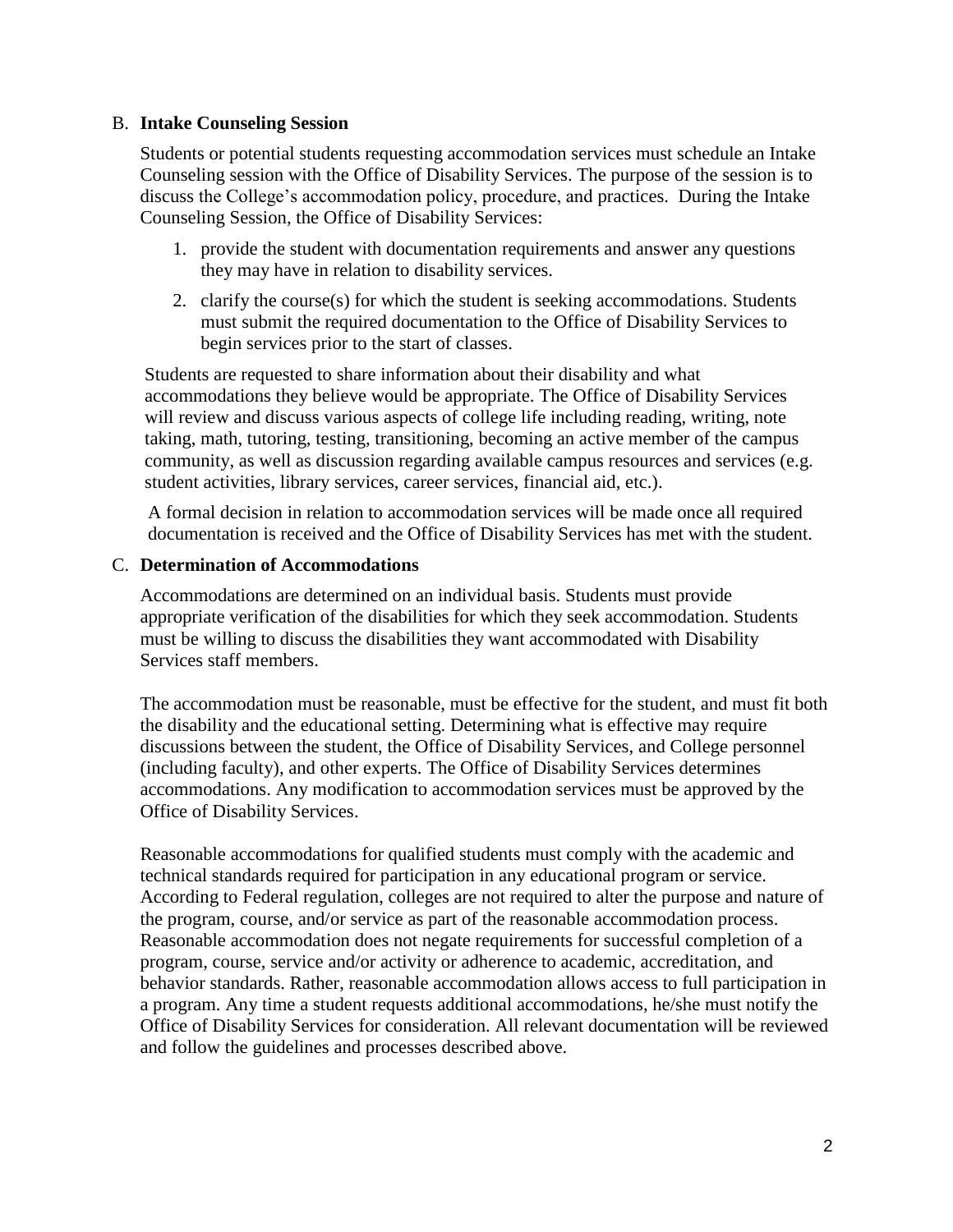### D. **Provisional Accommodations**

Provisional accommodations may be provided for one semester for students who can establish a history of a disability (not a condition or illness) but lack current documentation. The Letter of Accommodation should indicate these accommodations are provided on a temporary basis.

## E. **Students with Temporary Physical Impairments**

Students with short-term impairments may be granted accommodations for the duration of their condition. Some examples of temporary physical impairments may include, but are not limited to, the temporary use of crutches, wheelchairs, or walkers. However, pregnancy alone is not a disability and does not qualify a student for the use of handicapped parking. Appropriate documentation addressing the length of the impairment must be provided before any accommodations can be granted. Any temporary accommodations will be noted on the Letter of Accommodation with an expiration date.

It must be understood that by voluntarily providing or arranging such help, BCC does not suggest that temporarily injured or impaired students qualify as "individuals with a disability" under the ADA.

### F. **Enrollment at Satellite Campuses**

Assistive equipment may vary between campuses. If a student plans to attend courses at the Leland or Southport Center(s), he/she needs to notify the Office of Disability Services to arrange for equipment accessibility.

### G. **Letter of Accommodation – Student Responsibilities**

The Letter of Accommodation provides the student with a tool for arranging accommodations with faculty and staff. Although the Letter of Accommodation states that the student has a disability, it does not contain a description of the disability due to confidentiality issues. Accommodations contained with the Letter of Accommodation should not be compromised, and any significant departure should be discussed with the Office of Disability Services.

Faculty members are not required to provide accommodations if they have not received an accommodation letter prepared by the Office of Disability Services. For every accommodation, a student must initiate services. He or she must give the accommodation letter to the instructor indicating what his or her needs are. When a test is near and accommodations are allowed, the student must request the desired and appropriate accommodations for each exam from his/her instructor. If needed the student can make an appointment with the Office of Disability Services (at least 3 days in advance) for those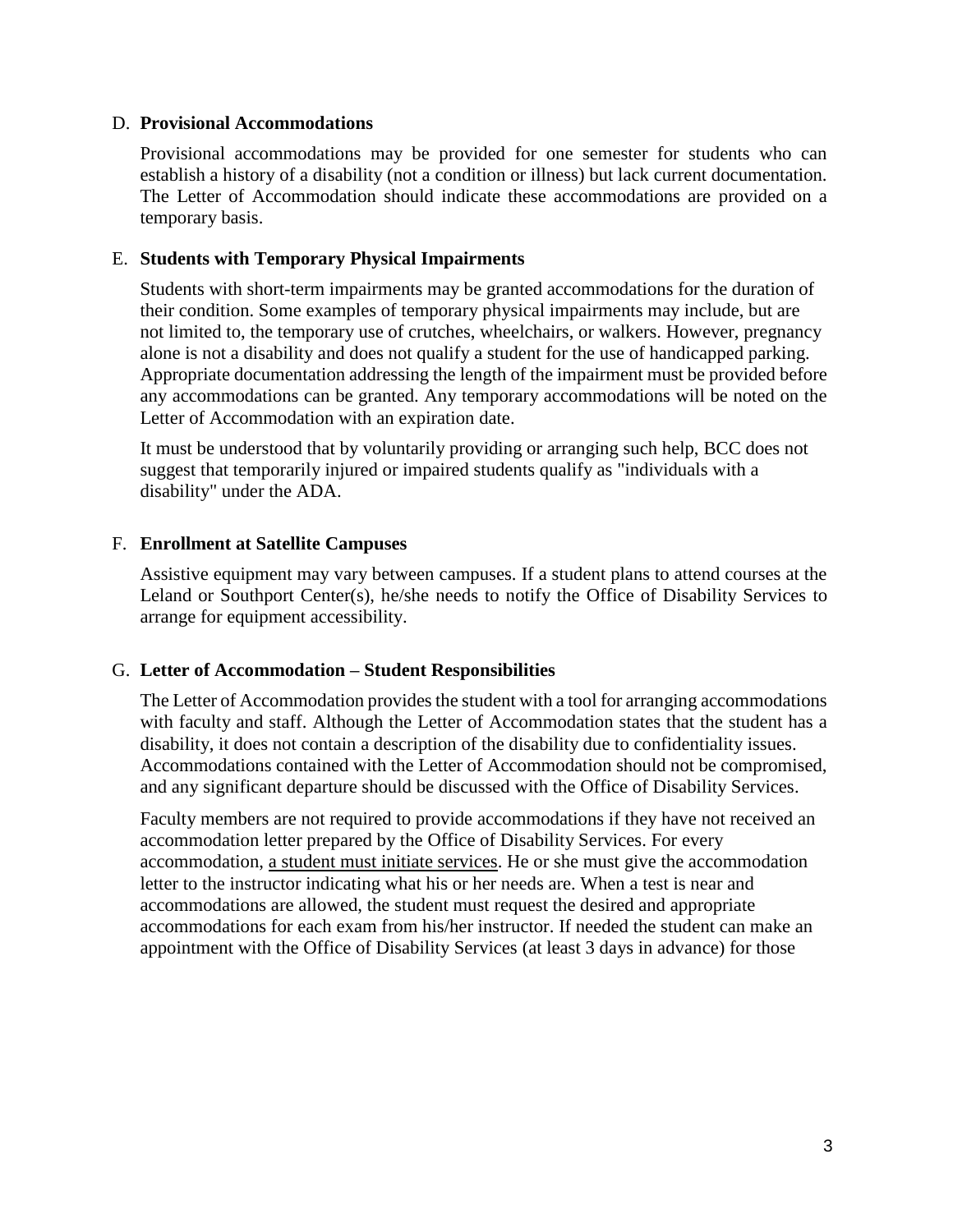accommodations he/she is requesting. If that student is allowed a note taker, he/she must communicate to the instructor about how that request is fulfilled.

These guidelines and procedures are provided to help students with disabilities develop selfadvocacy skills. If at any time a student feels that he/she is having trouble or did not get what he/she needs, the student should return to the Office of Disability Services for additional assistance.

# **Documentation and Verification Guidelines**

# **A. General Guidelines**

To receive disability-related accommodations students are required to submit documents of disability to verify eligibility under the Americans with Disabilities Act, the ADA Amendments ACT (ADA AA), Section 504 of the Rehabilitation Act of 1973, and Brunswick Community College Disability Services policy.

For these purposes, disability is defined as a physical or mental impairment that substantially limits one or more life activities. Major life activities include, but are not limited to, caring for oneself, performing manual tasks, seeing, hearing, eating, sleeping, walking, standing, lifting, bending, speaking, breathing, learning, reading, concentrating, thinking, communicating, and working.

Documentation of disability assists the Office of Disability Services in collaboration with the student to determine reasonable accommodations and/or services, which are provided on a case-by-case basis. If the submitted documentation is incomplete or does not support the student's request for accommodations and/or services, the student may be asked to provide additional documentation. The cost of obtaining all documentation is the responsibility of the student. Documentation, along with the Request for Accommodation Services form should be submitted to Disability Support Services at least 4-weeks in advance of class start date to allow arrangement of appropriate accommodation and/or services.

Students are encouraged to contact Student Disability Services for guidance on the documentation needed for their individual situations. In general, documentation should include the following:

- 1. **Qualifications of Clinician/Provider:** Documentation must be typed on office or practice letterhead, dated and signed by a professional who is licensed or certified in the area for which the diagnosis is made. Name, title, and license/certification credentials must be stated and shall not be family members or others with a close personal relationship to the individual.
- 2. **Diagnosis & History:** A diagnostic statement identifying the disability including ICD or DSM classification along with any relevant personal, psychosocial, medical, developmental and/or educational history.
- 3**. Description of Diagnostic Methodology:** A full description of the diagnostic methodology used, including data and measurements from appropriate evaluation instruments. The results obtained should draw a direct link to the diagnosis and the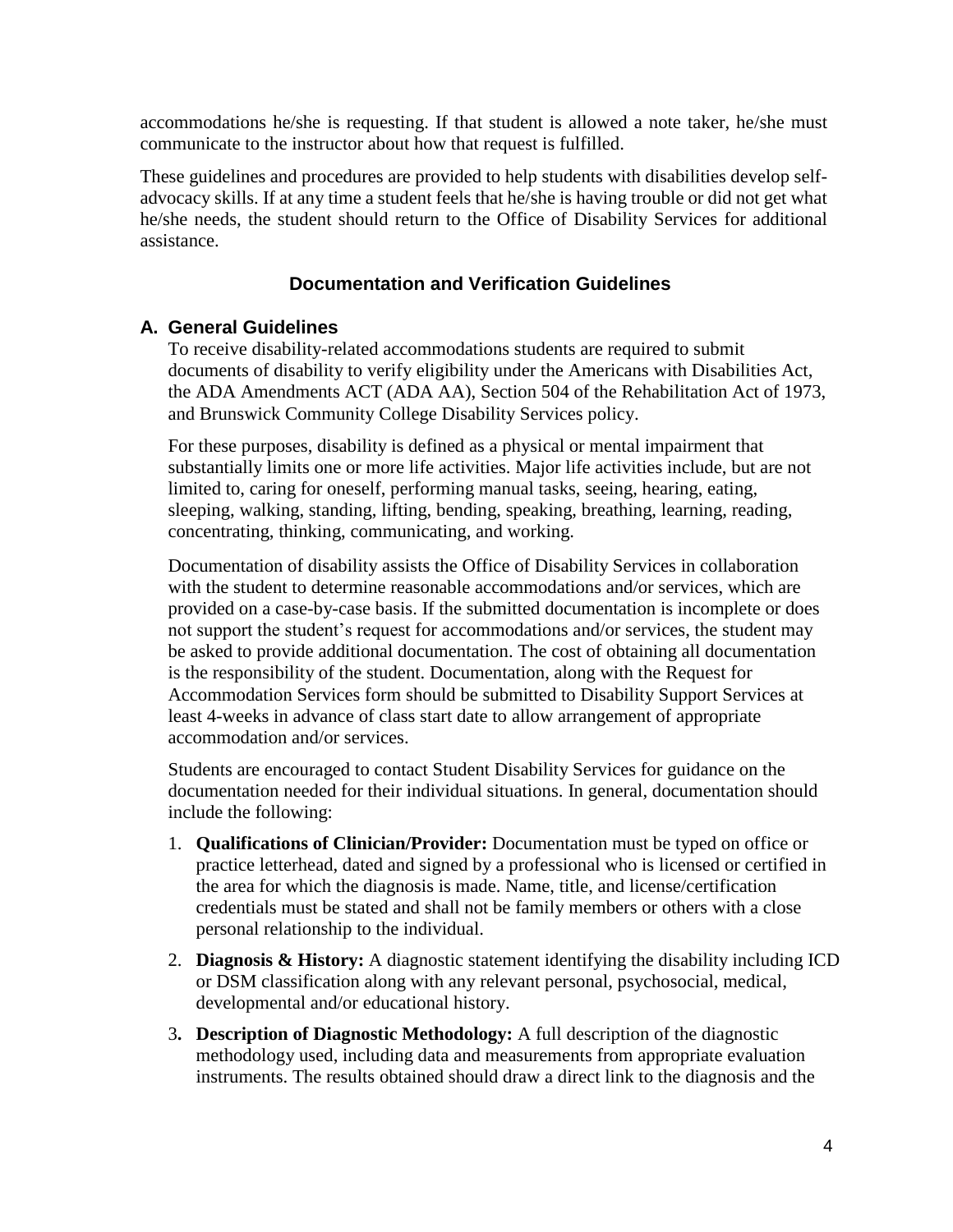functional limitations of the disability. For cognitive disorders, evaluations should use adult norms.

3. **Current Impact and Functional Limitations:** A clear description of the level of severity along with the current impact and functional limitations of the condition pertaining to the academic and/or residential settings. Information regarding if symptoms are constant or episodic, and the frequency and/or duration should be addressed. Changing conditions and/or changes in how a condition impacts the individual may warrant more frequent updates.

Any treatments, medications, and/or assistive devices/services currently prescribed or in use, should include a description of the mediating effects and potential side effects from such treatments.

4. **Recommendations:** Recommendations are welcomed and considered, however the Office of Disability Services makes the ultimate determination on eligibility and reasonable academic adjustments necessary to provide equal access for participation in academic courses, programs and activities. Recommendations should be directly linked to the impact or functional limitations associated with the disability, or medication prescribed to control symptoms and include a clear rationale based on level of impairment.

# **Types of Services Provided**

# *Audio Book*

An audio book is an electronic textbook that has been converted into sound such as an MP3 file and recorded onto a flash drive. When a student requests an audio book they will receive MP3 files on a flash drive provided by student, no electronic visual material accompanies the MP3 files. MP3 files will play portable MP3 devices, home computers, and all BCC computers.

# *Alternative Format Book*

Sometimes, a student's disability requires an enlarged textbook or access to both the visual material and audio files. This is referred to as an alternative format text book on flash drive. An alternative format textbook on flash drive will have Microsoft Word, Notepad, PDF files in place of MP3 files.

# *E-Textbooks*

E-textbook is short for "electronic text", which is accessible on a computer in electronic format. This is typically accomplished by using software such as Microsoft Word, Adobe PDF Reader, or Note Pad. E-textbooks can be used in several different ways. With special software such as screen readers or document readers, e-text can be audibly "read" by a computer. E-text may also be converted into MP3 files, which can play on any computer or portable MP3 playing device.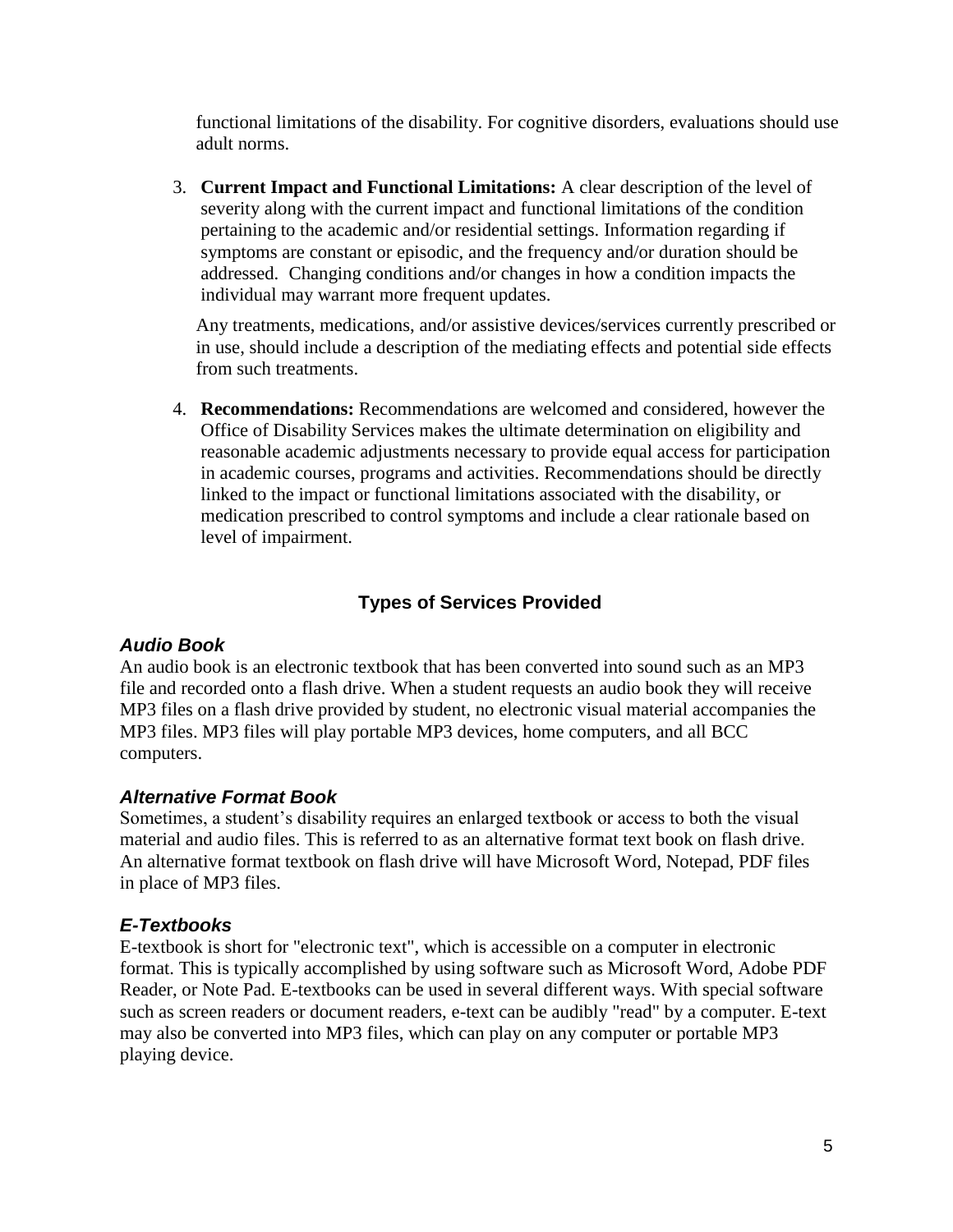# *Book Scanning*

Some text books utilized in BCC are not available as e-textbooks, audio, or alternative book formats. When this is the case, students may request their textbook be scanned and provided to them in an alternative format. However, this should only be done when an e-textbook, audio, or alternative book format is not available for purchase through the publisher. Most etextbooks are ordered directly from the publisher, who usually takes from one day to one month to send the e-text files. Scanning of books offered in alternative formats through the publisher is a violation of copyright law and may result in legal action.

Once BCC staff has verified that an alternative format of a textbook is not available, only then may staff provide book scanning services to students who receive such accommodations. Alternative format textbooks generally take anywhere from two weeks to a month to create. Below are guidelines for the book scanning process:

- The student must bring their textbook(s) and proof of purchase of the book(s) for which they are requesting to be scanned.
- Once the proof of purchase has been verified by the BCC staff, students must complete an Alternative Book Request Form. Be sure the students understand their book will be cut and rebound as part of the scanning process.

Students requesting book scanning services may request a specific file format. However, due to time restrictions and depending on the size, design, and content of the book, it may not be possible to provide one format over another. In all cases, the content students receive will be accessible and accommodating to their needs.

# *Note Takers*

BCC, with faculty members, will coordinate the arrangements for note takers. When possible, note takers will be introduced confidentially to the student for whom the service is provided. Once the instructor has received an accommodate request for a note taker, a volunteer from the class should be requested to provide note taking services. Once a volunteer is secured, they are forwarded to the Office of Disability Resource Services to receive training and a carbonless note pad.

# *Scribes and Readers*

BCC will provide scribe and reader services for course examinations when such services have been determined by BCC to be a reasonable accommodation. If a scribe is needed, students should make an appointment with the Office of Disability Services at least 5 days prior to the test date and notify the instructor that testing material/packet should be forwarded to the Office of Disability Services.

# *Provisional Accommodations*

Provisional accommodations may be provided for one semester for students who can establish a history of a disability (not a condition or illness), but lack current documentation. All forms (Intake and Accommodation Notification Form) should indicate these accommodations are provided on a temporary basis.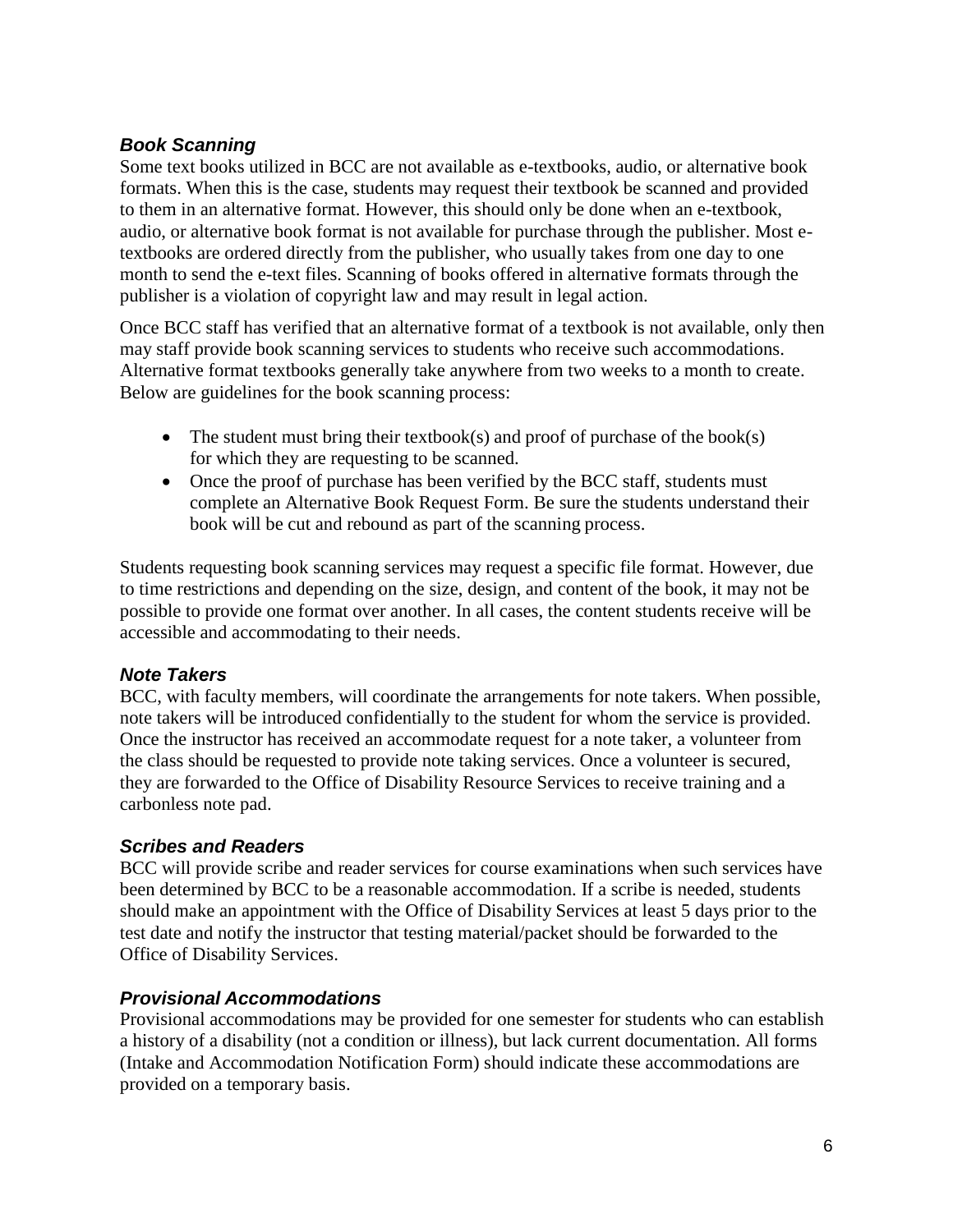# *Assistive Equipment*

The College will provide reasonable modifications of College owned equipment utilized by students for class and study activities. The Office of Disability Services is not responsible for providing personal devices or services, including, but not limited to: wheelchairs, individually- prescribed devices such as prescription eyeglasses or hearing aids, readers for personal use or study, or services of a personal nature including assistance in eating or toileting. The Office of Disability Services will assist students, primarily by referral, in obtaining auxiliary aids or services from other agencies. Students who qualify may need to request Vocational Rehabilitation Services and/or Veteran's Affairs to supply them with special equipment and assistants.

Available assistive equipment includes:

- Tape Recorders
- Keyboards (Braille and/or Large Print)
- Screen Magnifier
- Earphones for quiet testing
- Large Calculators

Students will be required to sign an agreement to return borrowed equipment or pay the purchase price. A hold flag can be placed on a student's record for not returning College property.

# *Tutoring*

BCC provides individual and group tutoring services for curriculum students. Students are encouraged to utilize in-person or online tutoring services through The Learning Center. For additional information, visit The Learning Center located within the college's Learning Resource Center, Building A, second floor.

# *Testing*

Testing accommodations include extra time on tests and testing in a reduced distraction environment. It is the instructor's responsibility to accommodate the student. The student is to be in a room by themselves with little to no distractions, including other students. The student or professor may choose to schedule proctored testing with The Learning Center (located in BCC's Learning Resource Center). It is the student's responsibility to schedule their exam with the Office of Disability Services. The instructor is responsible for contacting the Office of Disability Services at least 3 days prior to the exam and provide a testing packet.

The test packet should include:

- student and instructor name
- $\bullet$  testing time limit
- any special testing instructions (including accommodations)
- preferred method of return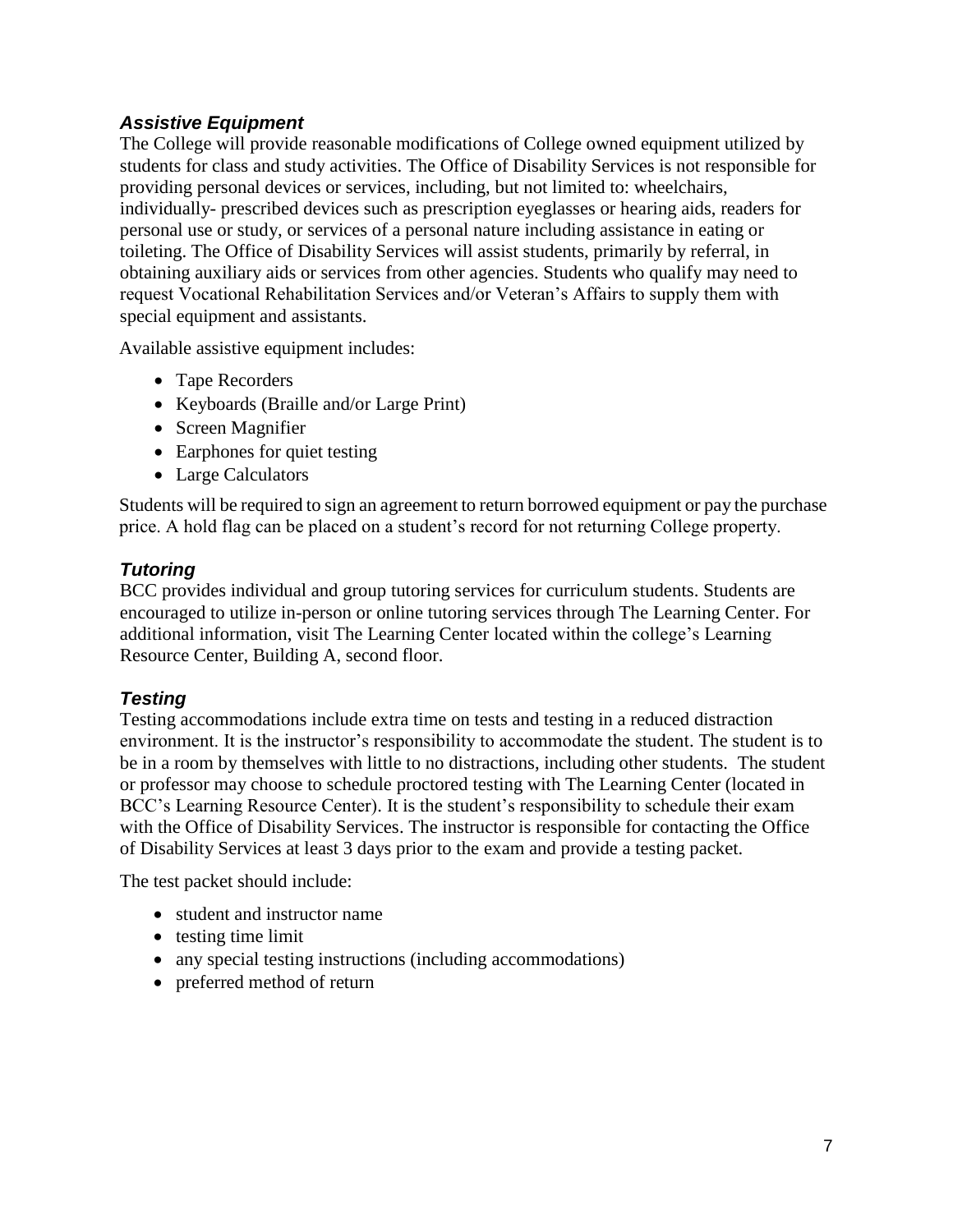Where a particular accommodation results in a verbatim transcription or recording of a classroom lecture or presentation, students should recognize that such lectures or presentations are the intellectual property of the individual professor and/or BCC. Copying, publishing, or distributing transcripts to anyone, without prior written approval of the College and the professor, is strictly prohibited. When tape recording is determined to be an accommodation, the student must sign a form acknowledging the above statement.

# **Sign Language Interpreters**

Interpreter services, such as American Sign Language, will be provided for qualified students with proper documentation. Professional sign language interpreters will be provided by BCC. However, due to the limited availability of interpreters, it is strongly suggested that students who are in need of interpreting services, contact BCC each semester, at least one month before classes begin. Students requiring interpreters must submit printed class schedules to the Office of Disability Services.

Students needing interpreting services for appointments with student service areas should request services at least five days in advance. BCC will coordinate appointments by communicating time, location for student service area appointments. If there is a request by a student or faculty member to extend the time of the interpreting assignment, the interpreter must contact the Office of Disability Services for prior approval.

The interpreter should report to every class unless notified by the Office of Disability Services. Time will be rounded up the quarter hour for classes and for other assignments, such as appointments and conferences.

Students and interpreters must contact BCC if they will be absent from class. An absence from a class may be considered missing the entire class or missing thirty (30) minutes or more of any class period.

Both students and interpreters must contact the Office of Disability Services to inform them of the absence. Communication between the student and interpreter regarding an absence will not be considered valid notification to the College. Additionally, students and interpreters must provide at least 24-hours advance notice of an absence. If a student does not appropriately communicate with the Office of Disability Services and misses two (2) classes or misses thirty (30) minutes or more of any class period three (3) times during the semester, interpreting services will be suspended until the student meets with the Office of Disability Services to discuss the situation.

# *Service Animals and Service Animals-in-Training*

Students who have a disability that require the assistance of a Service Animal are permitted to bring such animals to campus. Individuals who are animal trainers (handlers) are also permitted to bring a service-animal-in-training to campus as permitted in accordance with North Carolina General Statue 168-4.2.B and the provisions of College policy.

A Service Animal is any dog (or miniature horse) that is individually trained to do work or perform tasks for the benefit of an individual with a disability, including a physical, sensory, psychiatric, intellectual, or other mental disability. A service-animal-in-training is any dog (or miniature horse) that is being trained to become a service animal for individuals with disability. A domestic animal kept for pleasure, companionship, or emotional support is not a service animal.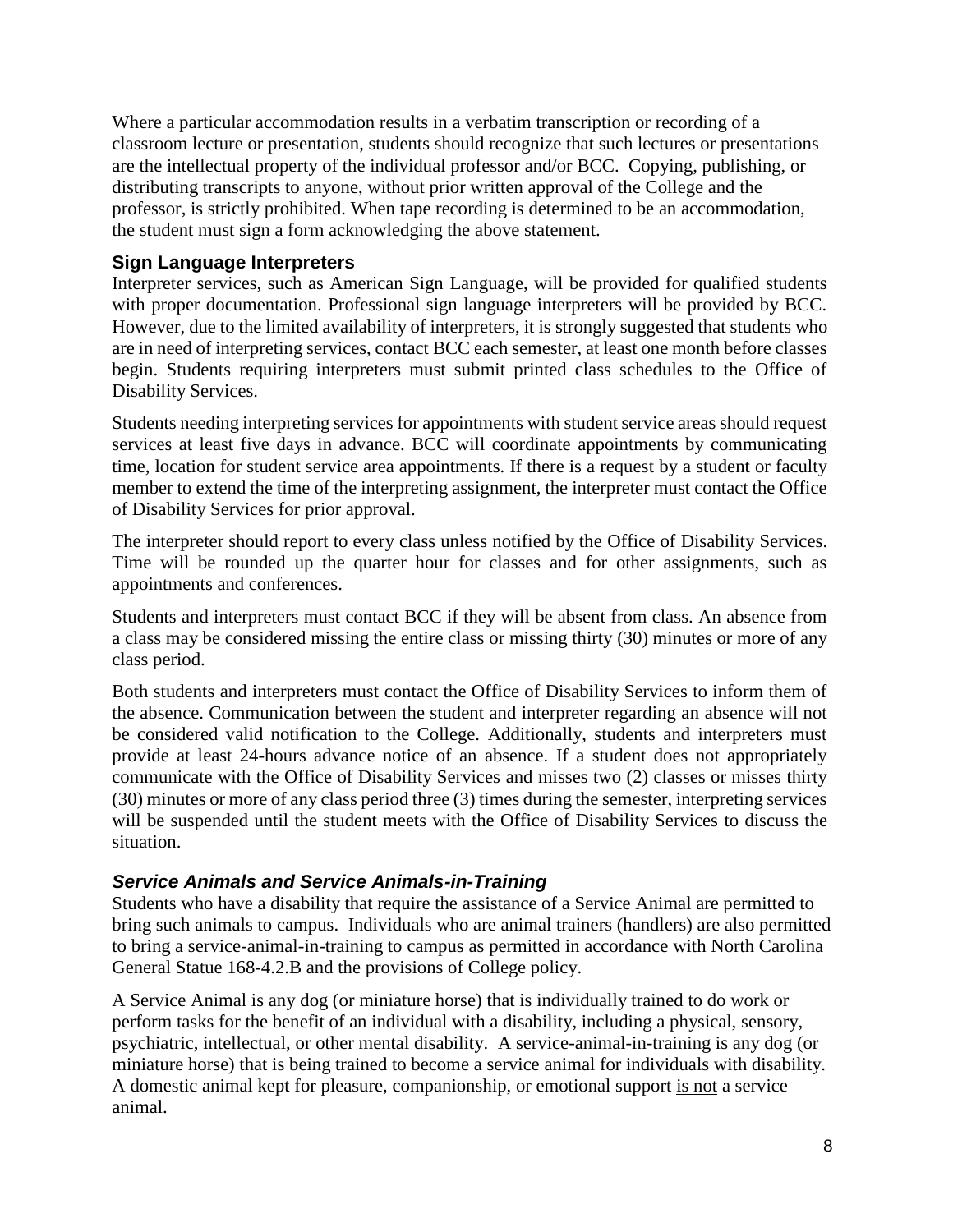The owner/handler should contact the Office of Disability Services as soon as he/she is aware of plans to bring a Service Animal to campus. The Office of Disability Services will encourage the owner/handler to provide documentation of his/her disability and documentation for the need of the Service Animal.

The tasks performed by a Service Animal must be directly related to the handler's disability or for which the service animal is being trained. Examples of service tasks include but are not limited to, assisting individuals who are blind or have low vision with navigation, alerting individuals who are deaf or hard of hearing to the presence of people or sounds, providing nonviolent protection or rescue work, pulling a wheelchair, assisting an individual during a seizure, alerting individuals of potential allergens, retrieving items such as medicine or the telephone, providing physical support and assistance with balance and stability to individuals with mobility disabilities, and helping persons with psychiatric and neurological disabilities by preventing or interrupting impulsive or destructive behaviors. [28 C.F.R. S35.104]

If the animal meets the ADA definition of a Service Animal or Service Animal-in-Training, then the student/handler may be asked two questions:

- 1. Is this a service animal that is required due to a disability? and
- 2. What work or tasks has the dog or miniature horse been trained to perform?

A Support Animal is a non-service animal selected or prescribed to an individual with a disability by a healthcare or mental health professional to assist with a significant part of a person's treatment process (alleviating the symptoms) and is therefore not supported as it does not assist a person with a disability with activities of daily living, and does not accompany a person with a disability at all times. [28 C.F.R. S 35.104: Fair Housing & Equal Opportunity Notice – HEO-2013-01]

### **A. Documentation for a Service Animal**

The student requesting permission to have a Service Animal on–campus must provide (from a certified clinician) a letter which substantiates:

- 1. If the Service Animal is required because of a disability, and
- 2. What work or task the Service Animal has been trained to perform [28 C.F.R.S 35.136(f)].

The letter must be dated, on the certified clinician's letterhead, and must provide information establishing the existence of an impairment. The certified clinician's letter should also provide sufficient information concerning the individual's functional limitation to show the work or tasks performed by the animal is related to those limitations. Documentation that does not fulfill the outlined requirements may result in accommodation delay or denial. The letter must also contain an explanation of the tasks or functions the animal has been trained to perform as a disability-related accommodation, and the type/description of the animal.

### B. **Documentation for a Service Animal-in-Training**

The student requesting permission to have a Service Animal-in-Training on campus must provide (from the training organization) a letter which substantiates what work or task the Service Animal is being trained to perform.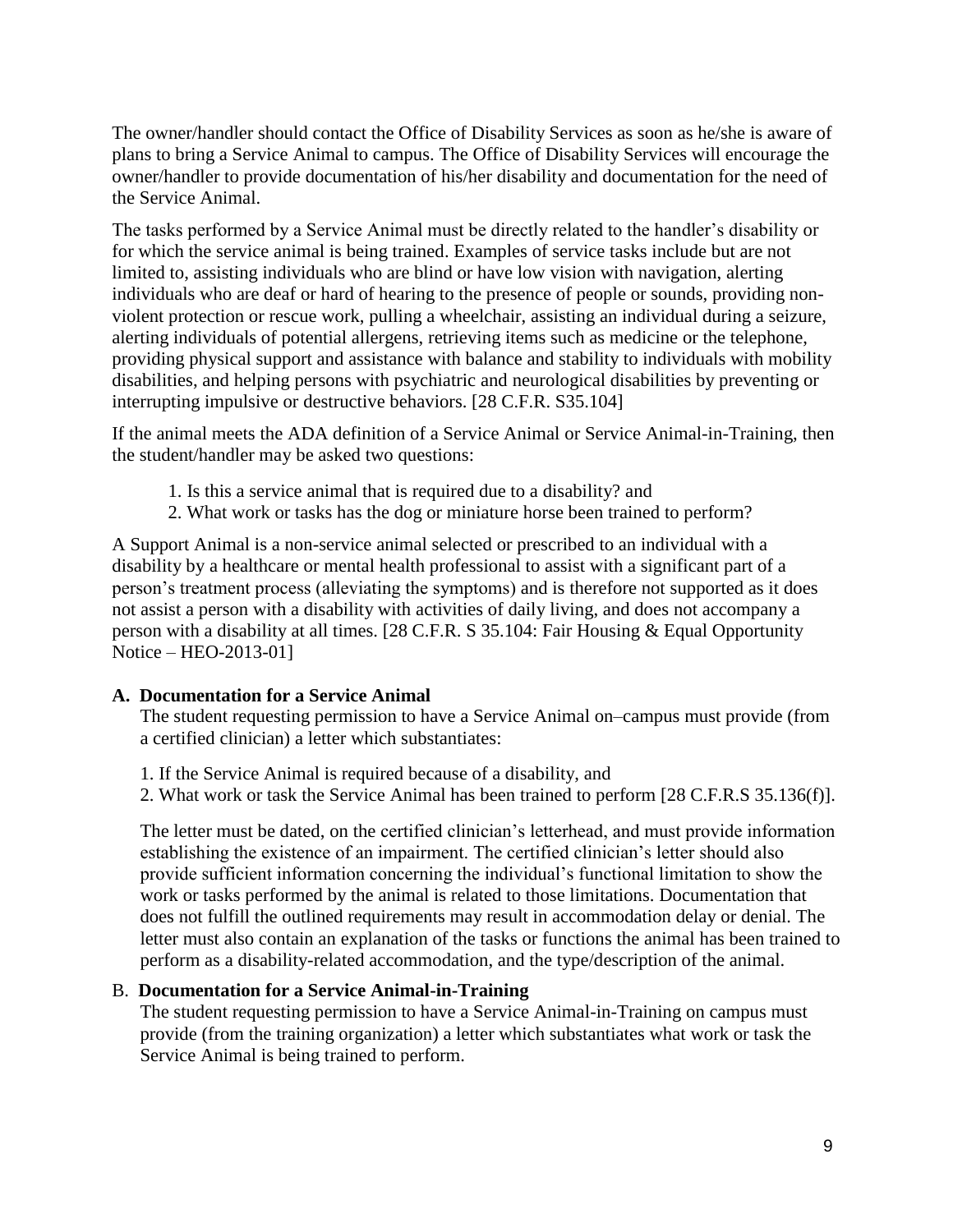## **C. Conflicting Health Conditions**

Students with medical conditions affected by animals (e.g., respiratory diseases, asthma, severe allergies) are asked to contact the Office of Disability Services if they have a health or safety related (fear) concern about exposure to a Service Animal. If possible, the College will address the concern or attempt to make suitable adjustments to assist the individual that has the concern, while protecting the rights of both individuals to a quality learning environment.

### **D. Guidelines for Maintaining an Approved Service Animal on Campus**

### 1. **Care and Supervision**

Care and supervision of the animal are the responsibility of the individual who benefits from the support of the approved animal. The person is required to maintain control of the animal at all times. The person is also responsible for ensuring the cleanup of the animal's waste and, when appropriate, must toilet the animal in areas designated (to be determined on an individual basis) by the College consistent within the reasonable capacity of the owner.

### 2. **Animal Health and Well-being**

Vaccination: In accordance with local ordinances and regulations the animal must be immunized against diseases common to that type of animal. Dogs must have current vaccination against rabies and wear a rabies vaccination tag.

### 3. **Health**

Animals must have an annual clean bill of health from a licensed veterinarian. Documentation can be a vaccination certificate for the animal or a veterinarian's statement regarding the animal's health. The College has authority to direct that the animal receives veterinary attention.

### 4. **Licensing**

The College reserves the right to request documentation showing that the animal has been licensed if required in the local municipality.

# 5. **Training**

Service Animals must be properly trained.

### 6. **Leash**

If appropriate, the animal must be on a leash/harness unless the leash/harness would inhibit the animal's ability to be of service.

### 7. **Readily Identifiable as a Service Animal or Service Animal-in-Training**

It is recommended, but not required, that animals for individuals with disabilities wear some type of commonly recognized identification symbol indicating the animal is a working animal. However, a Service Animal-in-Training must wear a collar and leash, harness, or cape that identifies the animal as a Service Animal-in-Training.

### 8. **Other Conditions**

Disability Services may place other reasonable conditions or restrictions on the animal depending on the nature and characteristics of the animal.